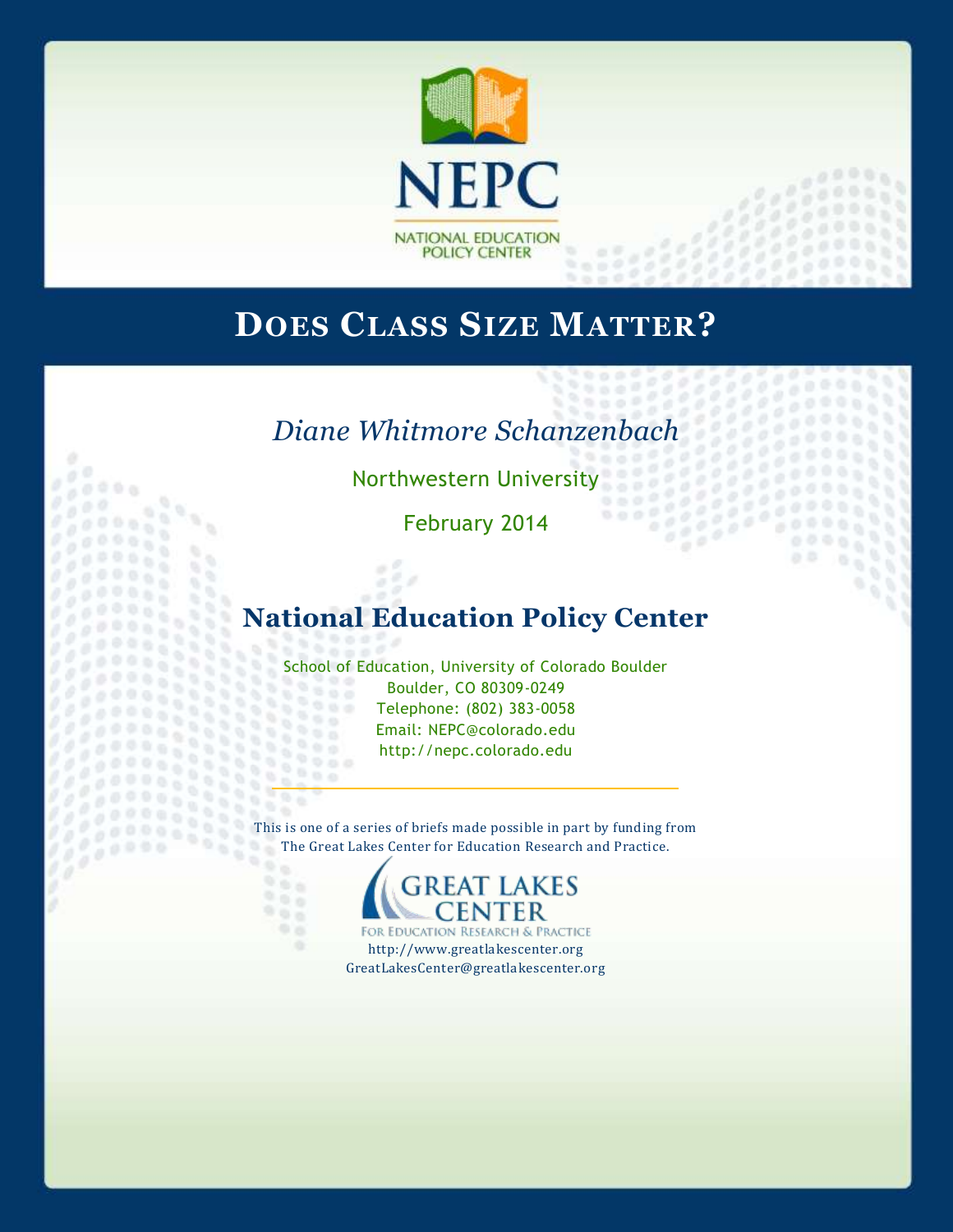**Kevin Welner** *Project Director*

**Don Weitzman** *Academic Editor*

**William Mathis** *Managing Director*

**Erik Gunn** *Managing Editor*

Briefs published by the National Education Policy Center (NEPC) are blind peer -reviewed by members of the Editorial Review Board. Visit http://nepc.colorado.edu to find all of these briefs. For information on the editorial board and its members, visit: http://nepc.colorado.edu/editorialboard.

Publishing Director: **Alex Molnar**

#### **Suggested Citation:**

Schanzenbach, D.W. (2014). *Does Class Size Matter?* Boulder, CO: National Education Policy Center. Retrieved [date] from http://nepc.colorado.edu/publication/does-class-size-matter.

*This material is provided free of cost to NEPC's readers, who may make non-commercial use of the material as long as NEPC and its author(s) are credited as the source. For inquiries about commercial use, please contact NEPC at nepc@colorado.edu.*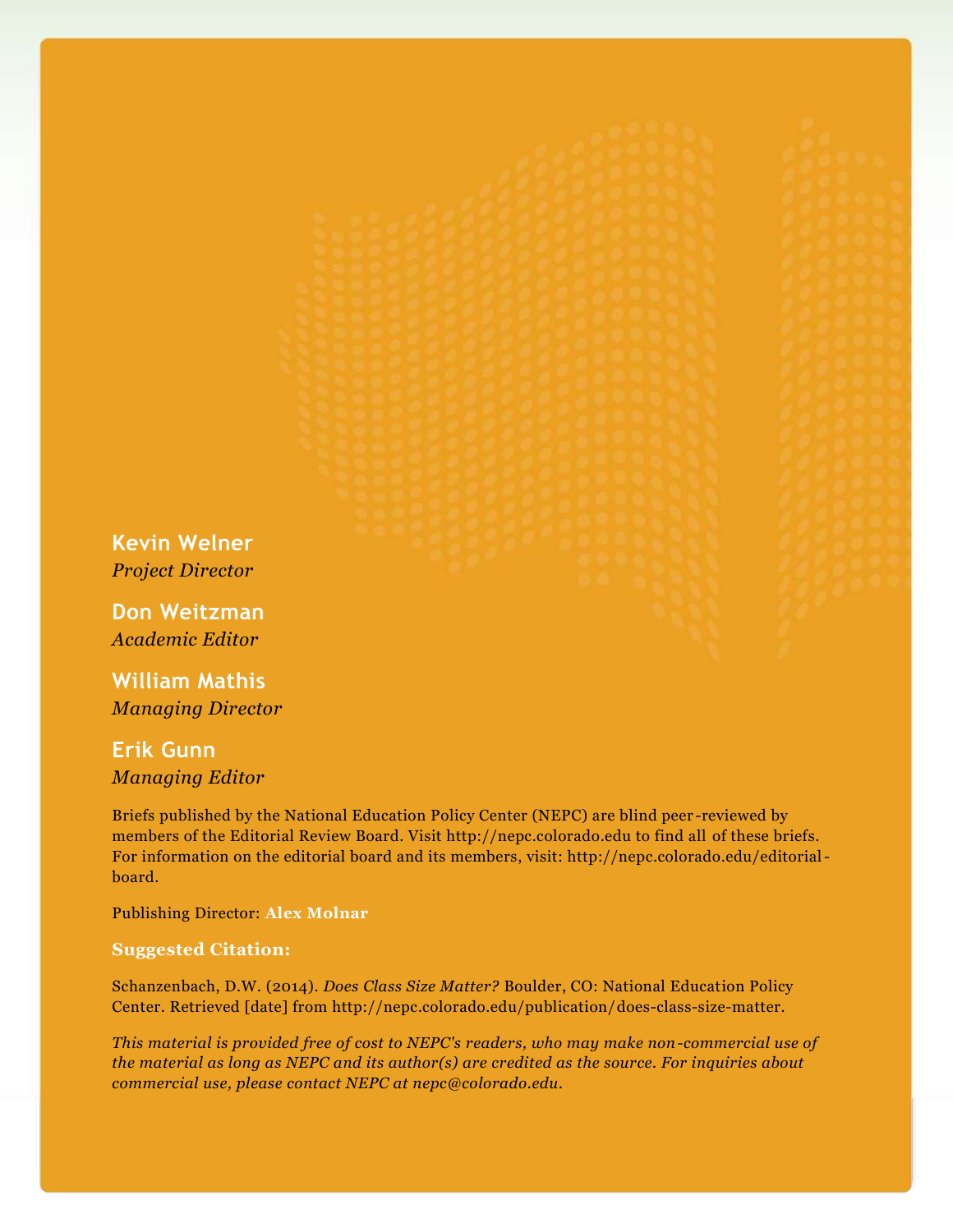## DOES CLASS SIZE MATTER?

*By Diane Whitmore Schanzenbach, Northwestern University*

## **Executive Summary**

Public education has undergone major reforms in the last 30 years with the rise in highstakes testing, accountability, and charter schools, as well as the current shift toward Common Core Standards. In the midst of these reforms, some policymakers have argued that class size does not matter. This opinion has a popular proponent in Malcolm Gladwell, who uses small class size as an example of a "thing we are convinced is such a big advantage [but] might not be such an advantage at all."

These critics are mistaken. Class size matters. Research supports the common-sense notion that children learn more and teachers are more effective in smaller classes.

This policy brief summarizes the academic literature on the impact of class size and finds that class size is an important determinant of a variety of student outcomes, ranging from test scores to broader life outcomes. Smaller classes are particularly effective at raising achievement levels of low-income and minority children.

Considering the body of research as a whole, the following policy recommendations emerge:

- Class size is an important determinant of student outcomes, and one that can be directly determined by policy. All else being equal, increasing class sizes will harm student outcomes.
- The evidence suggests that increasing class size will harm not only children's test scores in the short run, but also their long-run human capital formation. Money saved today by increasing class sizes will result in more substantial social and educational costs in the future.
- The payoff from class-size reduction is greater for low-income and minority children, while any increases in class size will likely be most harmful to these populations.
- Policymakers should carefully weigh the efficacy of class-size policy against other potential uses of funds. While lower class size has a demonstrable cost, it may prove the more cost-effective policy overall.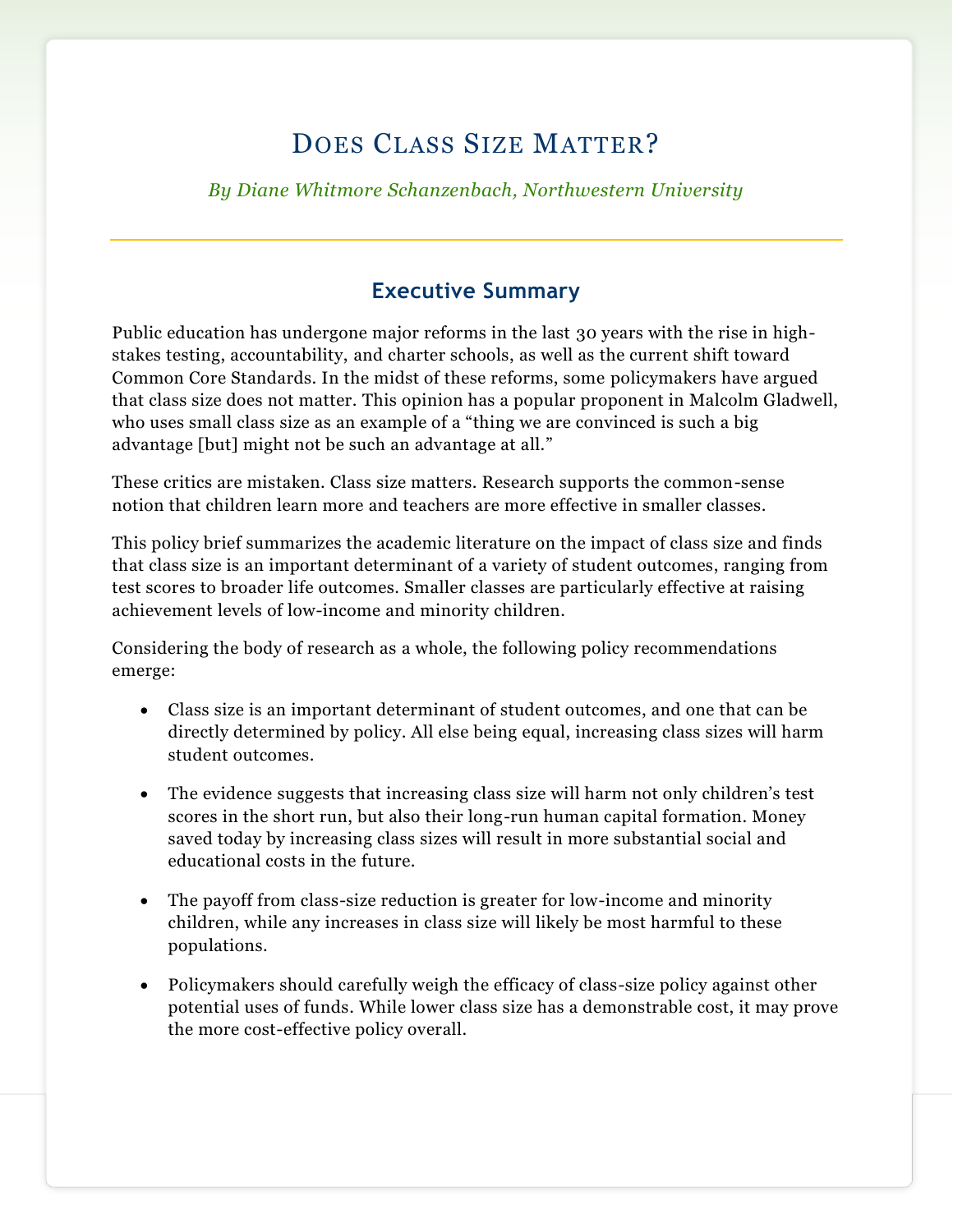## DOES CLASS SIZE MATTER?

#### **Introduction**

Public education has undergone major reforms in the last 30 years with the rise in highstakes testing, accountability, and charter schools, as well as the current shift toward Common Core Standards. The availability of new datasets that follow large numbers of students into the workforce has allowed researchers to estimate the lifetime impact of being taught by teachers who increase students' standardized test scores. <sup>1</sup> In the midst of these new reforms and policy concerns, some have argued that class size does not matter. This opinion has a popular proponent in Malcolm Gladwell, who uses small class size as an example of a "thing we are convinced is such a big advantage [but] might not be such an advantage at all."

The critics are mistaken. Class size matters. Class size is one of the most-studied education policies, and an extremely rigorous body of research demonstrates the importance of class size in positively influencing student achievement. This policy brief first reviews the research on class size. Special attention is given to the literatures in economics and related fields that use designs aimed at disentangling causation from correlation. It then documents the recent rise in class size and considers how to compare the effects of class size reduction with other commonly discussed policy alternatives.

### **Review of research**

Research shows that students in the early grades perform better in small classes. This is especially the case for students who come from disadvantaged backgrounds, who experience even larger performance gains than average students when enrolled in smaller classes. Small class sizes enable teachers to be more effective, and research has shown that children who attend small classes in the early grades continue to benefit over their entire lifetime. 2

#### **The importance of research design**

Isolating the causal impact of policies such as class-size reduction is critical, but challenging, for researchers. Sometimes people will argue based on less sophisticated analyses that class size does not matter. Simple correlational arguments may be misleading, though. Since variation in class size is driven by a host of influences, the simple correlation between class size and outcomes is confounded by other factors. Perhaps the most common misinterpretation is caused by low-achieving or special needs students being systematically assigned to smaller classes. In these cases, a simple correlation would find class size is *negatively* associated with achievement, but such a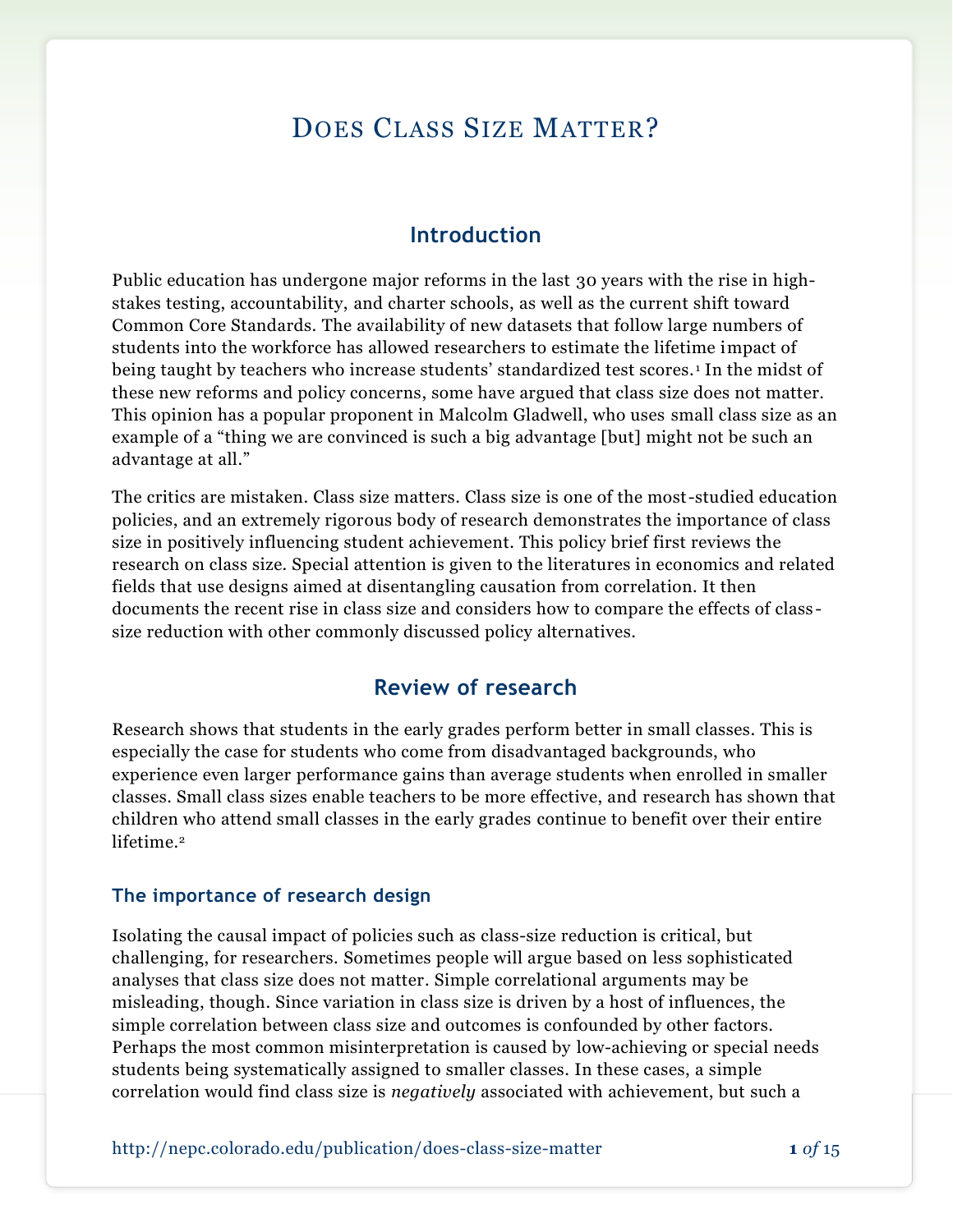finding could not be validly generalized to conclude that class size does not matter or that smaller classes are harmful. Instead, because class size itself is correlated with other variables that also have an impact on achievement, such as students' special needs status, the estimated relationship between class size and outcomes would be severely biased.

The academic research has many examples of poor-quality studies that fail to isolate the causal impact of class size, most of them written and published prior to the so-called "credibility revolution" in economics.<sup>3</sup> Eric Hanushek has surveyed much of the early research on class size, as well as other educational inputs such as per-pupil spending, in a

*Importantly, small classes have been found to have positive impacts not only on test scores during the duration of the class-size reduction experiment, but also on life outcomes in the years after the experiment ended.*

pair of older but influential articles from 1986 and 1997, which have been revived in Gladwell's popularized book. <sup>4</sup> Based on these surveys, he concluded at the time that "there is not a strong or consistent relationship between student performance and school resources" such as class size or spending. In a thorough re-analysis of Hanushek's literature summary, Krueger demonstrates that this conclusion relies on a faulty summary of the data. In particular, Hanushek's summary is based on 277 estimates drawn from 59 studies, but while more estimates are drawn from some studies than others, each estimate is weighted equally. As a result, Hanushek's literature summary places a disproportionate weight on studies that analyzed smaller subsets of data. Krueger argues that since studies, not individual estimates, are what are accepted for publication, weighting by study is more appropriate than weighting by the number of estimates. When Krueger re-analyzed the data giving each study equal weight, he found that there is indeed a systematic positive relationship between school resources and student performance in the literature surveyed by Hanushek.

More troubling, many of the studies included in the survey employed research designs that would not allow researchers to isolate causal effects. For example, one-third of the studies ignored the relationship between different measures of school inputs, and held constant per-pupil spending while studying the "impact" of class size. Because smaller classes cannot be had without increased spending on teachers, it is inappropriate to include spending as a control variable and effectively hold spending constant when investigating class size. The resulting estimate does not provide insight about the impact of reducing class size, but instead estimates a convoluted value that is something like the impact of reducing class size while simultaneously paying teachers less, which is unrealistic. <sup>5</sup> Such evidence does not reflect the impact of class size and should not be used to inform policy.<sup>6</sup> Nonetheless, in his 2013 book *David and Goliath*, Malcolm Gladwell uncritically cites the Hanushek literature summary and its argument that the class size literature is inconclusive.<sup>7</sup> As demonstrated below, well-designed studies generally—with a few notable exceptions—find strong class-size impacts.

http://nepc.colorado.edu/publication/does-class-size-matter **2** *of* 15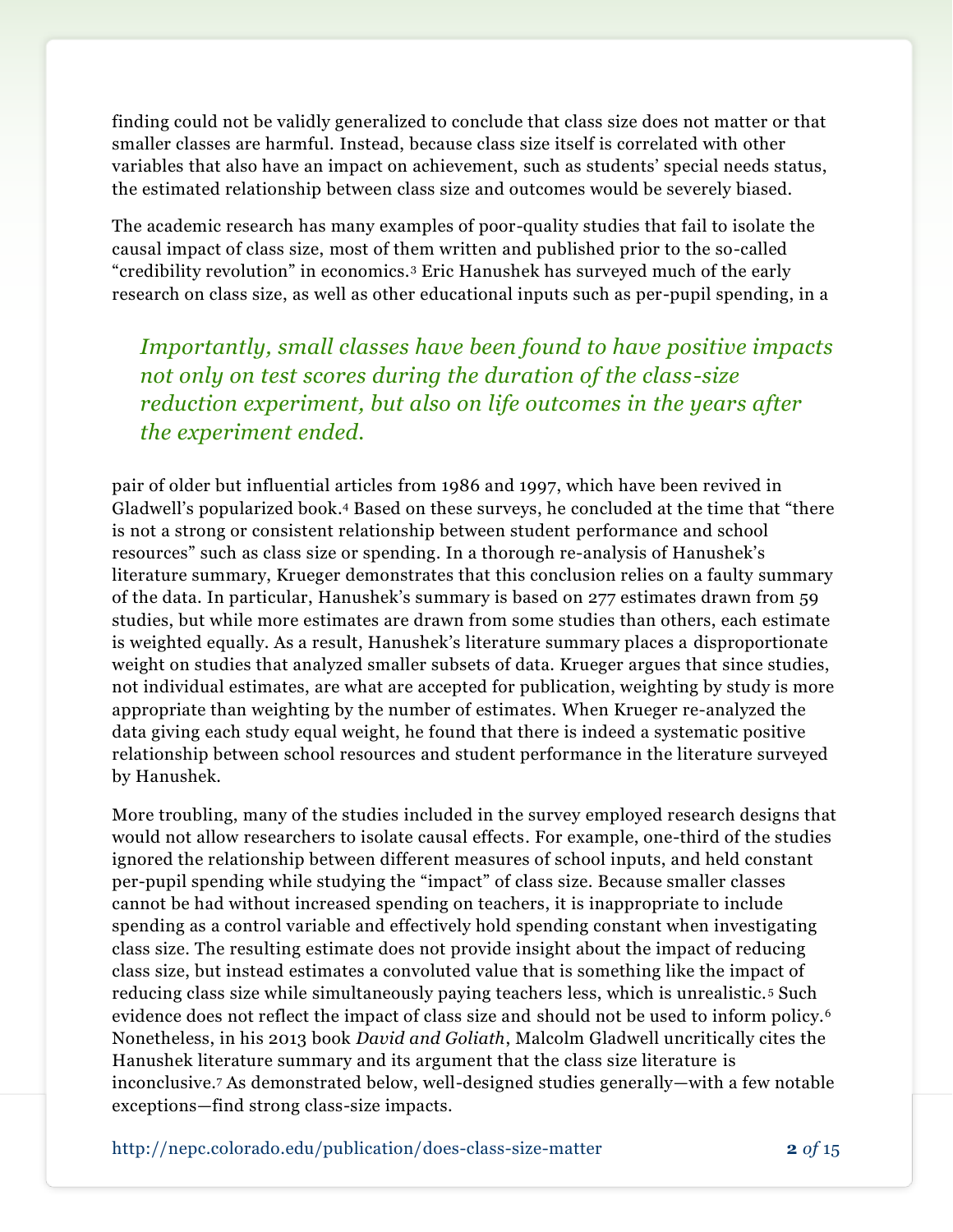The modern research paradigm strongly prefers the use of research designs that can credibly isolate the cause-and-effect relationship between inputs and outcomes. Scholars generally agree that true randomized experiments, such as the Project STAR class-size experiment described below, are the "gold standard" for isolating causal impacts. When an experiment is not available, researchers are sometimes able to employ other techniques that mimic experiments—termed "quasi-experiments" in the literature—that can better infer causality.

In implementing a quasi-experimental study, there must be some sort of variation in class size that is random or nearly random. Such variation is hard to come by, and in many cases there is no way for researchers to isolate the impact of class size. Thus, some of the older and better-designed studies inform the policy debate more accurately than newer studies that employ less sophisticated and simpler correlational designs.

#### **Evidence from Tennessee's STAR randomized experiment**

The best evidence on the impact of reducing class sizes comes from Tennessee's Student Teacher Achievement Ratio (STAR) experiment.<sup>8</sup> A randomized experiment is generally considered to be the gold standard of social science research. In STAR, over 11,500 students and 1,300 teachers in 79 Tennessee elementary schools were randomly assigned to small or regular-sized classes from 1985-89. The students were in the experiment from kindergarten through third grades. Because the STAR experiment employed random assignment, any differences in outcomes can be attributed with great confidence to being assigned to a smaller class. In other words, students were not more or less likely to be assigned to small classes based on achievement levels, socio-economic background, or more difficult-to-measure characteristics such as parental involvement.<sup>9</sup>

The results from STAR are unequivocal. Students' achievement on math and reading standardized tests improved by about 0.15 to 0.20 standard deviations (or 5 percentile rank points) from being assigned to a small class of 13-17 students instead of a regularsized class of  $22$ -25 students.<sup>10</sup> When the results were disaggregated by race, black students showed greater gains from being assigned to a small class, suggesting that reducing class size might be an effective strategy to reduce the black-white achievement gap.<sup>11</sup> Small-class benefits in STAR were also larger for students from low socio-economicstatus families, as measured by eligibility for the free- or reduced-priced lunch program.

A follow-up study of the most effective teachers in STAR found that teachers used a variety of strategies to promote learning and that small classes allowed them to be more effective in employing these strategies. For example, they closely monitored the progress of student learning in their classes, were able to re-teach using alternative strategies when children did not learn a concept, had excellent organizational skills, and maintained superior personal interactions with their students.<sup>12</sup>

Importantly, small classes have been found to have positive impacts not only on test scores during the duration of the class-size reduction experiment, but also on life outcomes in the years after the experiment ended. Students who were originally assigned to small classes

http://nepc.colorado.edu/publication/does-class-size-matter **3** *of* 15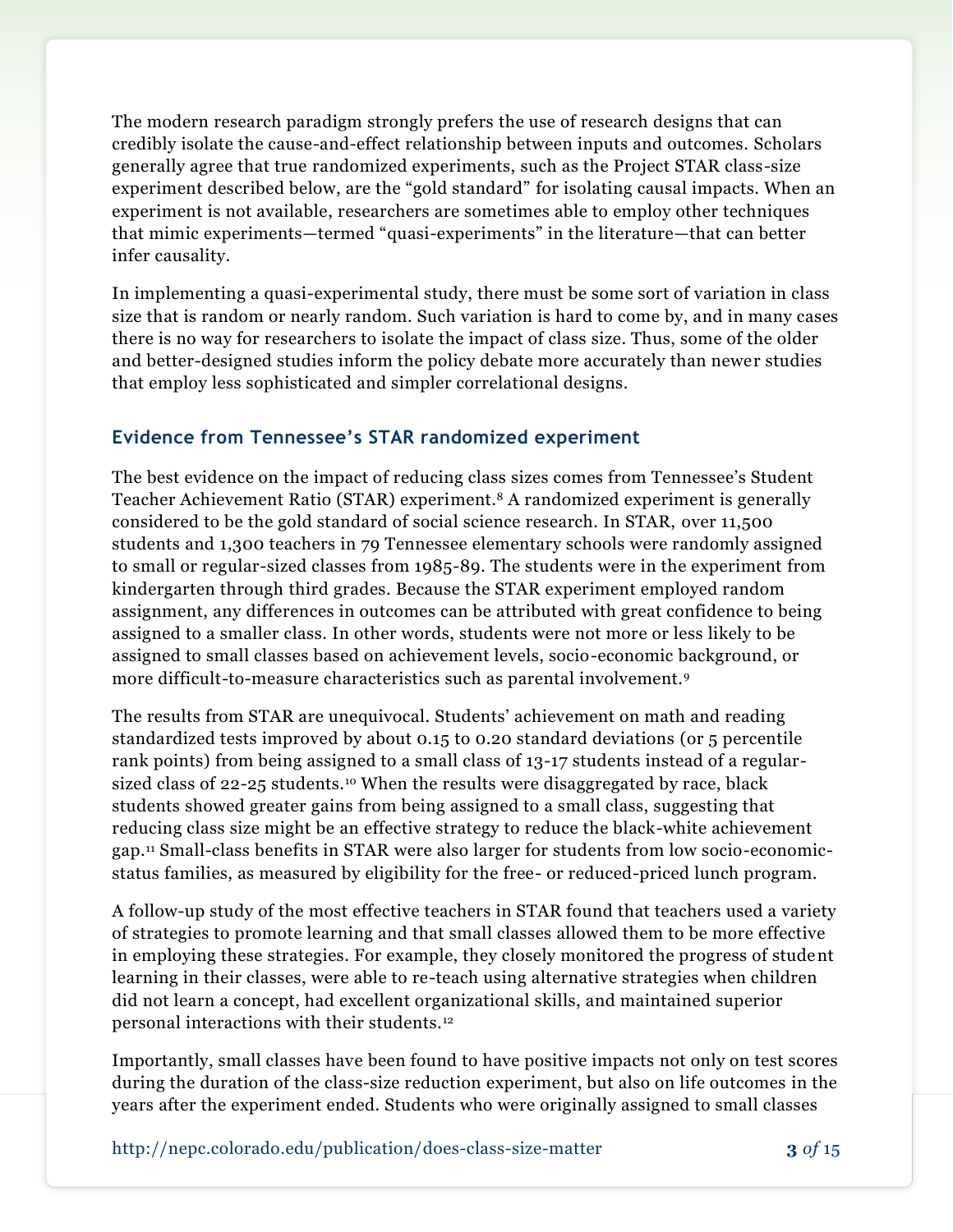did better than their school-mates who were assigned to regular-sized classes across a variety of outcomes, including juvenile criminal behavior, teen pregnancy, high school graduation, college enrollment and completion, quality of college attended, savings behavior, marriage rates, residential location and homeownership. <sup>13</sup>

#### **Most other quasi-experimental evidence is consistent with STAR**

True randomized experiments such as Tennessee's random assignment of students across an entire state to experimental and control groups are quite rare. Therefore, researchers must also look for quasi-experimental approaches that allow isolation of the causal impact of classsize reduction. Other high-quality studies that isolate the effect of small class size in elementary school on student outcomes generally show results similar to those found in STAR.

For example, a quasi-experimental approach was used to evaluate Wisconsin's targeted class-size reduction program. In the Student Achievement Guarantee in Education (SAGE) program, high-poverty school districts could apply to implement a pupil-teacher ratio of 15-to-1 in grades K-3.<sup>14</sup> While most participating schools reduced class sizes, some schools chose to attain the target pupil-teacher ratio by using two-teacher teams in classes of 30 students. Test scores of first-grade students in SAGE schools were higher in math, reading, and language arts compared with the scores of those in selected comparison schools in the same districts with average pupil-teacher ratios of 22.4 to 24.5. Attending small classes improved student achievement by approximately 0.2 standard deviations. <sup>15</sup>

The most famous quasi-experimental approach to studying class-size reduction comes from Angrist and Lavy's use of a strict maximum-class-size rule in Israel and a regression discontinuity (RD) approach.<sup>16</sup> In Israel, there is a strict maximum class size of 40 students. As a result, class size drops dramatically when enrollment in a grade in a school approaches the point when the rule requires the school to add a new classroom—i.e., when enrollment tips above a multiple of 40. For example, if a grade has 80 students, then a school could offer as few as 2 classrooms, with the maximum allowable class size of 40 students in each. If a grade has 81 students, however, the school is required to offer at least 3 classrooms, and consequently the maximum average class size falls to 27 students. In practice, some schools add an additional classroom prior to hitting the 40-student cap. Nonetheless the maximum-class-size rule is a good predictor of actual class sizes and can be used in an instrumental-variables research design to isolate the causal impact of class size on student achievement. Using the variation in narrow bands around enrollment sizes that are multiples of 40 students, Angrist and Lavy find strong improvements overall in both math and reading scores, of a magnitude nearly identical to that of Project STAR's experimental results. Consistent with the STAR results, they also find larger improvements among disadvantaged students.

Several subsequent papers have identified the impact of smaller class sizes using maximum class-size rules in other international settings.<sup>17</sup> (Note that quasi-experimental approaches tend to require large datasets and data spanning a large number of years. Such datasets are more likely to derive from settings outside the United States.) Most recently,

http://nepc.colorado.edu/publication/does-class-size-matter **4** *of* 15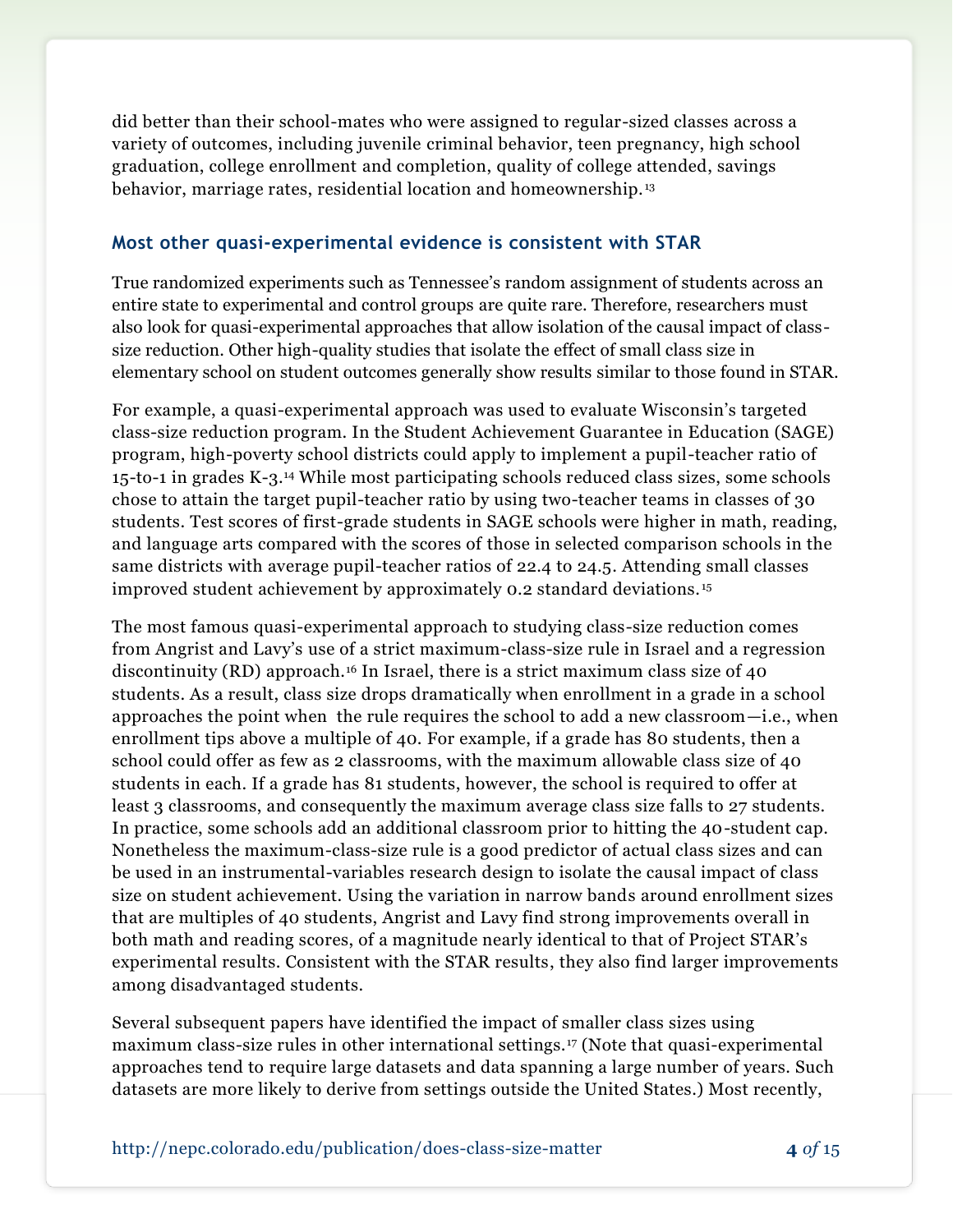Fredriksson *et al*. evaluated the long-term impact of class size using data from students in Sweden between ages 10 and 13 who were facing a maximum-class-size rule of 30 students.<sup>18</sup> At age 13, students in smaller classes had higher cognitive and non-cognitive skills, such as effort, motivation and self-confidence. In adulthood (between ages 27 and 42), those who had been in smaller classes had higher levels of completed education, wages, and earnings. Urquiola used a similar regression discontinuity approach in Bolivia and found that a one standard-deviation reduction in class size (about 8 students in his data) improves test score performance by 0.2 to 0.3 standard deviations. <sup>19</sup> Browning and Heinesen derive similar results from data from Denmark, even though the average class size is much smaller in their study (20 pupils per classroom, compared with 31 students in Angrist and Lavy's Israeli data).<sup>20</sup>

A different quasi-experimental approach is to use variation in enrollment driven by small variations in cohort sizes across different years. Hoxby takes this approach using data from the state of Connecticut, finding no statistically significant positive effect of smaller class size.<sup>21</sup> One drawback of the Connecticut study is that test scores are only measured in the fall, so the impact of the prior year's class size may be somewhat mitigated by the time spent away from school in the summer. The discrepancy between Hoxby's Connecticut results and those of other studies that also use research designs capable of uncovering causal relationships is an unresolved puzzle. Despite the overwhelming pattern in the literature of positive class-size impacts, Malcolm Gladwell, intent on supporting his point about what he calls the "theory of desirable difficulty," described only the Hoxby results in his description of research on class size in his recent book.<sup>22</sup>

#### **Results from statewide class-size-reduction policies**

Based in part on the research evidence on the impact of class-size reduction, several U.S. states, including California, Texas and Florida, have implemented class-size caps. The most widely studied of these policies is the 1996 California law that gave strong monetary incentives to schools to reduce class size in grades K-3 to 20 or fewer students. Sometimes when a new policy is introduced it is phased in slowly across locations, which gives researchers the opportunity to compare outcomes in schools that have adopted the policy with those that have not yet done so. In California, however, the policy was nearly universally adopted within a short period of time, so there was very little opportunity to compare early implementers with later implementers. Furthermore, test scores are only available starting in grade 4, so any evaluation of the policy is forced to use test scores from later than the year in which the reduced class size was experienced. Although there were positive impacts on achievement due to class-size reductions on the order of 0.05 to 0.10 standard deviations, these impacts may have been offset because many inexperienced teachers had to be hired to staff the new classrooms, reducing average teacher quality.<sup>23</sup>

#### **Why are small classes more effective?**

The mechanisms at work linking small classes to higher achievement include a mixture of higher levels of student engagement, increased time on task, and the opportunity small

http://nepc.colorado.edu/publication/does-class-size-matter **5** *of* 15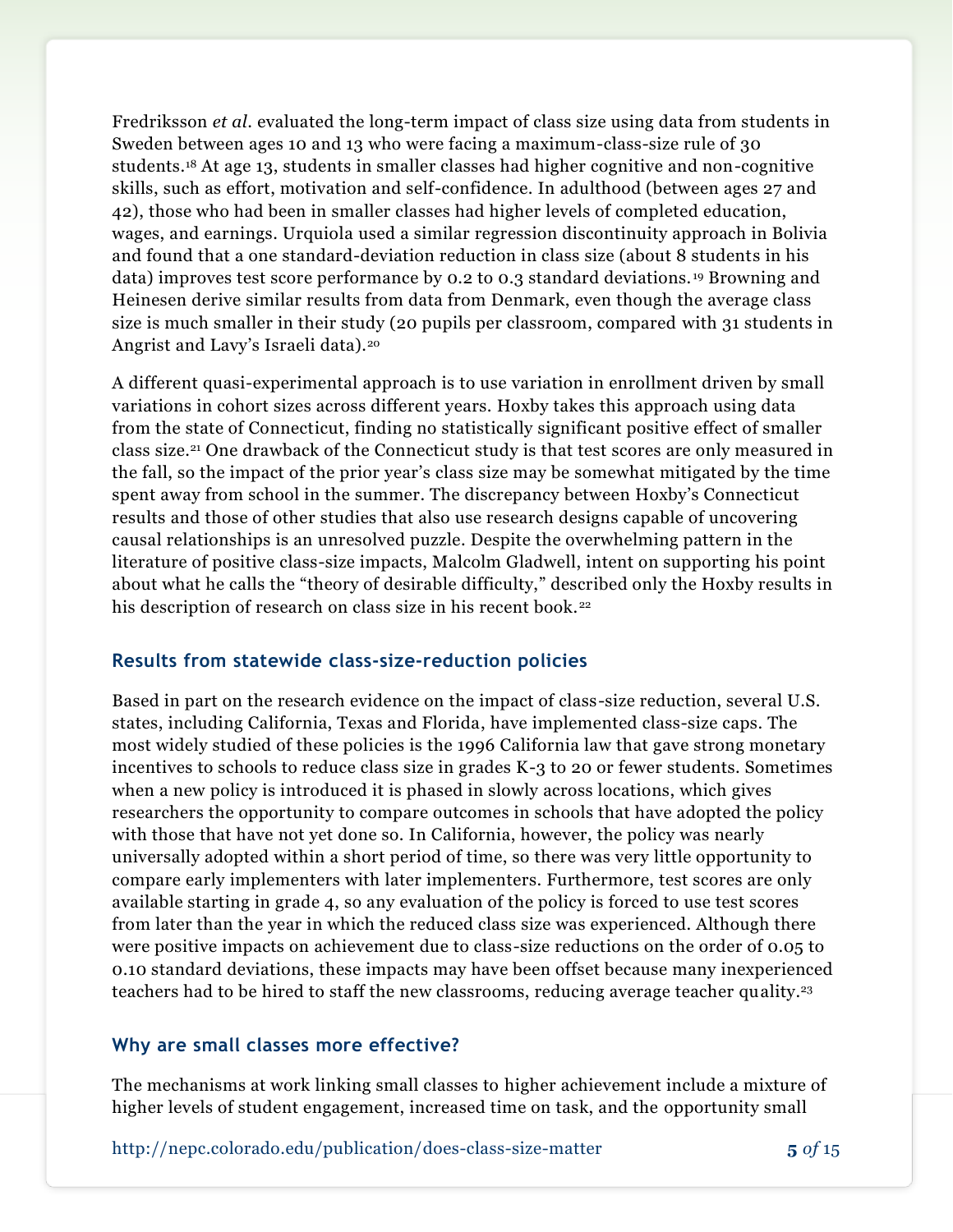classes provide for high-quality teachers to better tailor their instruction to the students in the class. For example, observations of STAR classrooms found that in small classes students spent more time on task, and teachers spent more time on instruction and less on classroom management.<sup>24</sup> Similar results have been found in other settings.<sup>25</sup> However, qualitative research from the pupil-teacher ratio reduction in Wisconsin's SAGE program indicates that such beneficial adaptations in teachers' practices will not necessarily occur. It is important to provide professional-development support to instruct teachers on how to adapt their teaching practices to smaller classes.<sup>26</sup>

In addition, small classes may have a positive impact on student "engagement behaviors," which include the amount of effort put forth, initiative taken, and participation by a student. Not surprisingly, these characteristics have been shown to be important to classroom learning. Finn finds that students who were in small classes in STAR continued to have higher engagement ratings in subsequent grades.<sup>27</sup>

It is sometimes argued that class size only matters for inexperienced or low-quality teachers because more effective teachers are better able to adapt their teaching styles to accommodate larger classrooms. The evidence suggests that the opposite is true. In STAR, the positive impacts of small classes were found to be larger for experienced teachers.<sup>28</sup> Experienced teachers are better able to take advantage of smaller class sizes to make pedagogical changes.

#### **What does the evidence say about how small is small enough?**

The best evidence on class-size reduction is from the STAR experiment, which estimated substantial positive impacts from class-size reduction from an average of 22 to an average of 15. In fact, the class sizes targeted in STAR were informed by influential work by Glass and Smith that found strong impacts from class sizes below 20.<sup>29</sup> Based on this, some researchers conclude that the evidence supports better outcomes only if classes are below some threshold number such as 15 or 20. Sometimes the argument is extended to suggest that reducing class size is not effective unless classes are reduced to within this range. The broader pattern in the literature finds positive impacts from class-size reductions using variation across a wider range of class sizes, including class-size reductions mandated by maximum class-size rules set at 30 (Sweden) or 40 (Israel). In fact, the per-pupil impact is reasonably stable across class-size reductions of different sizes and from different baseline class sizes. For example, when scaled by a 7-student class-size reduction as in the Tennessee experiment, the Israeli results imply a 0.18 standard deviation increase in math scores, which is nearly identical to the Tennessee results.<sup>30</sup> The weight of the evidence suggests that class-size impacts might be more or less linear across the range of class sizes observed in the literature—that is, from roughly 15 to 40 students per class. It would be inappropriate to extrapolate outside of this range (as is done in the Gladwell book).

#### **Do small classes matter in later grades?**

Most of the high-quality evidence on class-size reduction is based on studies of the early grades. The available high-quality evidence on the impact of class size on outcomes in

http://nepc.colorado.edu/publication/does-class-size-matter **6** *of* 15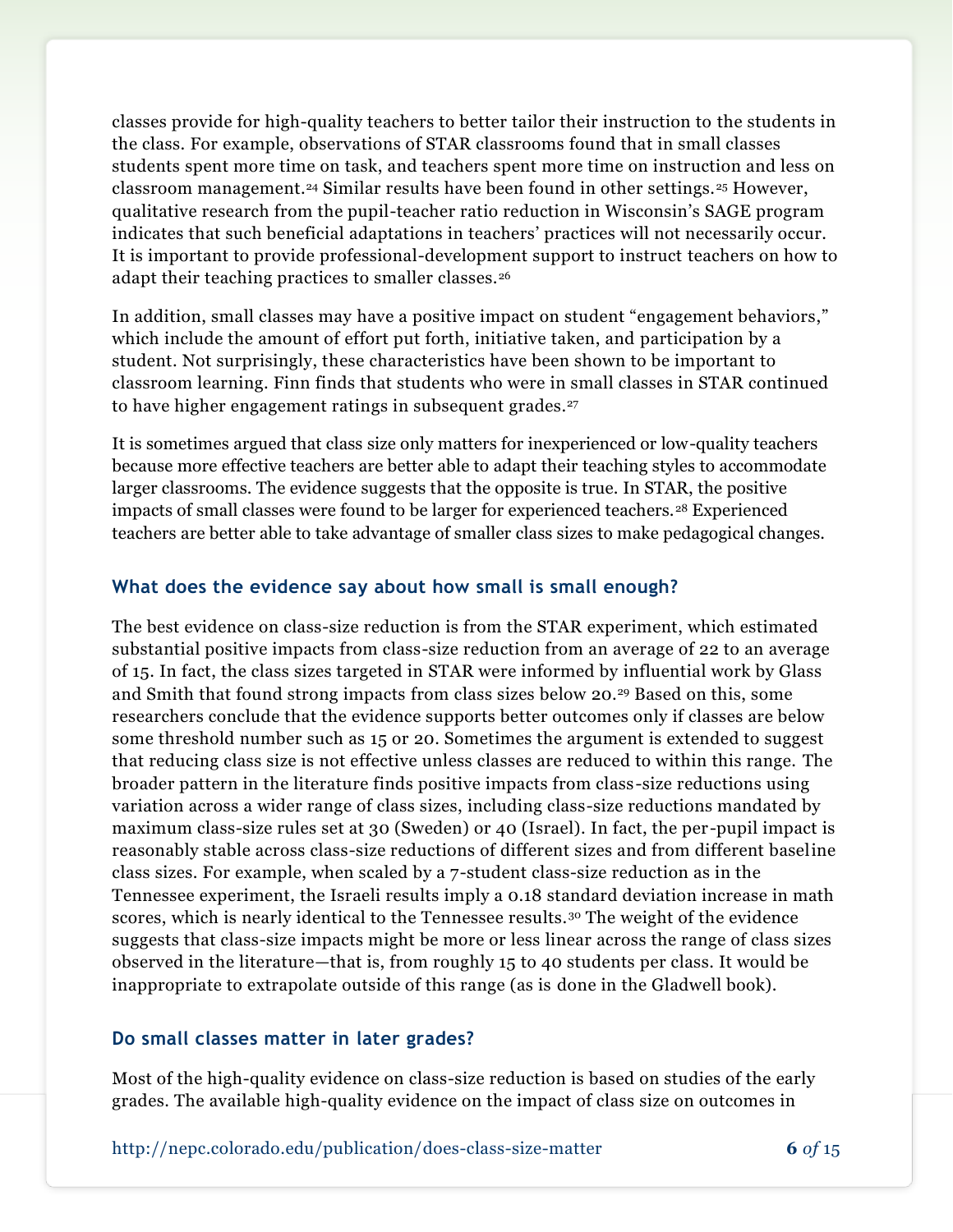older grades is more limited, and more research in this area is needed. A notable exception is Dee and West, who estimate class-size effects using variation in class sizes experienced by students across classes in different subjects, and by students taking classes from the same teachers in different class periods. The study finds that smaller class sizes in eighth grade have a positive impact on test scores and measures of student engagement, and finds some evidence that these impacts are larger in urban schools.<sup>31</sup>

### **Recent Developments**

Student-teacher ratios in public schools fell steadily over the past 40 years until recently. Between 2008 and 2010, however, the student-teacher ratio increased by 5%, from 15.3 to 16.0 (see Figure 1). Note that actual class sizes are typically larger than student-teacher ratios, because these ratios include special teachers who are not included in class-



Source: Digest of Education Statistics (table 78, 2012; table 69, 2011)

#### **Figure 1. Student/Teacher Ratios in Public Elementary and Secondary Schools**

size counts, such as teachers for students with disabilities.<sup>32</sup> For example, imagine a grade level in a school that contains three "regular" classes with 24 students in each and one compensatory class with only 12. This school would have a pupil-teacher ratio of 21, even though most of the students in that grade (in fact, 85% of them) are in classes with 24 students. This is a reason why simple correlations between class size and student outcomes may be misleading. If some students are placed in smaller classes because they have low

http://nepc.colorado.edu/publication/does-class-size-matter **7** *of* 15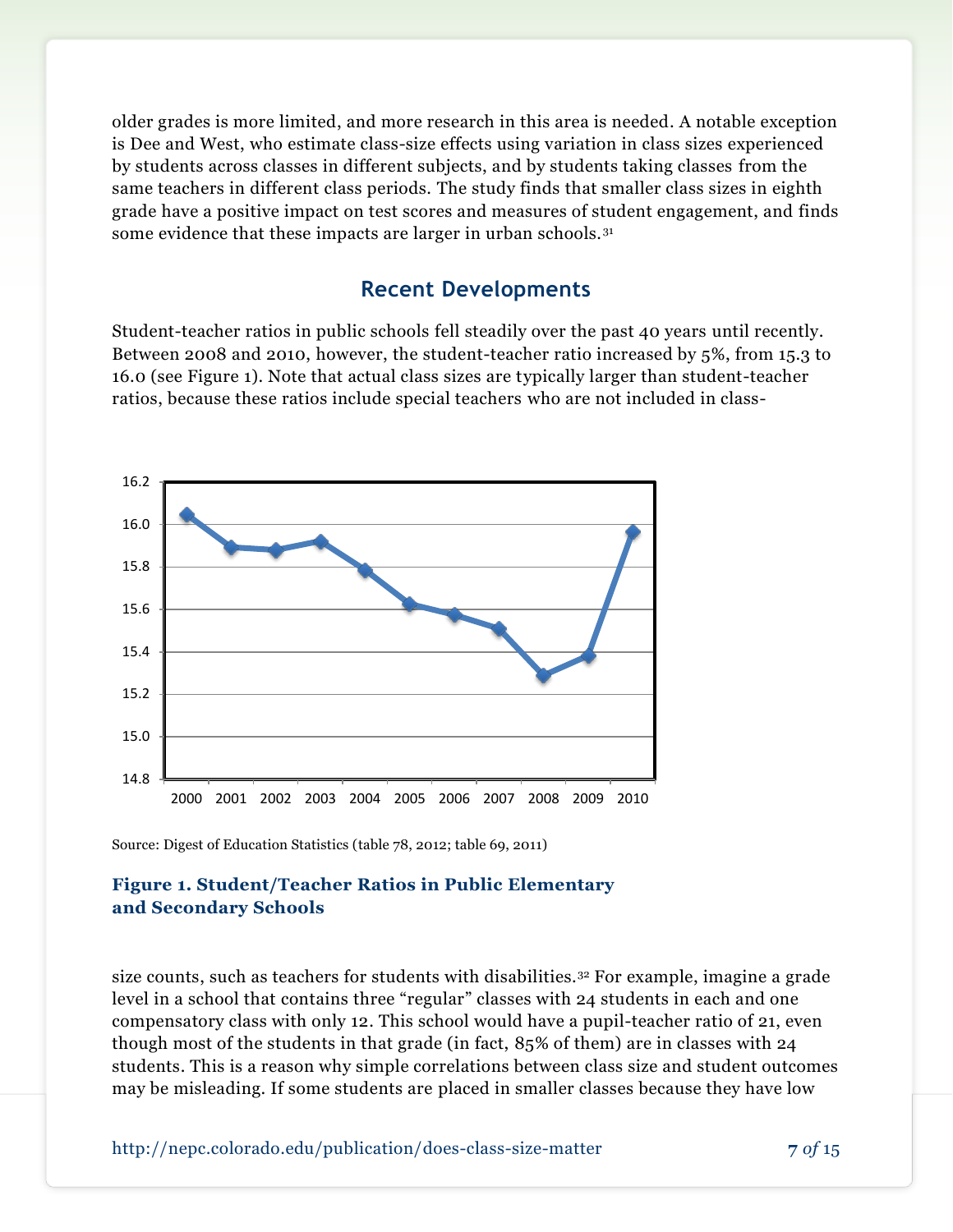performance levels, this biases the estimate of the positive effect of small classes downward.<sup>33</sup>

According to the Schools and Staffing Survey, in 2011-12 the average United States class size for public primary school teachers in self-contained classes was 21.6, up from 20.3 in 2007-08.<sup>34</sup> During this time frame, the recession forced California to abandon its class -size reduction policy, which had provided incentives for districts to adopt a 20-student cap in grades K through 3.<sup>35</sup> In response, the average K-3 class size increased from 23 students in 2008-09 to 26 students in 2012-13.

|                             |                   | <b>Allocation with</b><br>24 teachers |                   | <b>Allocation with</b><br>23 teachers |                   |
|-----------------------------|-------------------|---------------------------------------|-------------------|---------------------------------------|-------------------|
| Grade                       | <b>Enrollment</b> | <b>Number</b><br>of classes           | <b>Class size</b> | <b>Number</b><br>of classes           | <b>Class size</b> |
| K                           | 100               | $\overline{\mathbf{4}}$               | 25                | $\overline{\mathbf{4}}$               | 25                |
| 1                           | 100               | $\overline{\bf 4}$                    | 25                | $\overline{\bf 4}$                    | 25                |
| $\overline{2}$              | 100               | $\overline{\mathbf{4}}$               | 25                | $\overline{\mathbf{4}}$               | 25                |
| $\overline{\mathbf{3}}$     | 100               | $\overline{\bf 4}$                    | 25                | $\overline{\bf 4}$                    | 25                |
| $\overline{4}$              | 100               | $\overline{\mathbf{4}}$               | 25                | $\overline{\mathbf{4}}$               | 25                |
| 5                           | 100               | $\overline{\bf 4}$                    | 25                | $\overline{\mathbf{3}}$               | 33.3              |
|                             |                   |                                       |                   |                                       |                   |
| <b>Total</b>                | 600               | 24                                    |                   | 23                                    |                   |
| Average class size          |                   |                                       | 25                |                                       | 26.4              |
| Average pupil-teacher ratio |                   |                                       | 25                |                                       | 26.1              |

#### **Table 1. Hypothetical Distribution of Students with Different Numbers of Teachers**

Small increases in average class sizes can mask large class-size increases in some districts and schools. For example, sometimes policymakers will calculate the cost savings from increasing the average class size by a single student, arguing or implying that the impact on test scores from this "modest" one-student increase will be negligible.<sup>36</sup> This line of reasoning is misleading because actual classes and teachers are not easily divisible into fractions.<sup>37</sup> As illustrated in Table 1, imagine a K-5 school that has 100 students in each grade with four classrooms for each grade. Each of the 24 classes in the school has a class size of 25 students. If this school had to lay off one fifth-grade teacher, the aggregate numbers would not increase very much. The average pupil-teacher ratio would increase only slightly, from 25.0 to 26.1, while the average class size would increase from 25.0 to 26.4. These averages mask the sharp increase in class size experienced by the fifth-grade students, from 25 to 33.3. The negative impact of increasing class size by 8 students in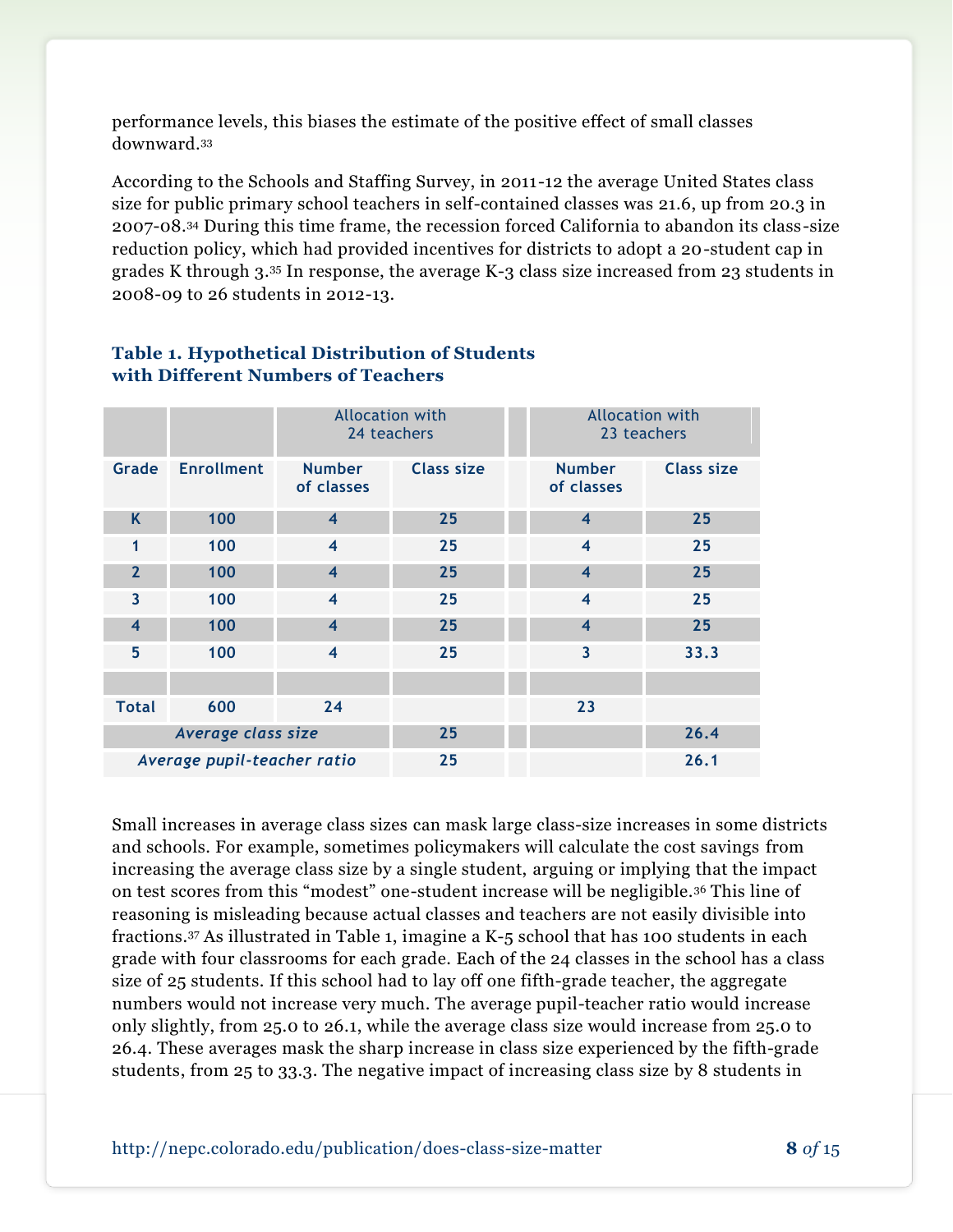fifth grade would be expected to be sizeable, but it might not raise alarms to the average parent told that the pupil-teacher ratio increased by only 1 student.<sup>38</sup>

## **Discussion and Analysis**

Recently some policymakers and education analysts have argued that manipulating other educational inputs would be more effective or more cost-effective than class-size reduction. By and large, though, these suggestions do not pit class-size reductions against some other policy alternative that has been implemented and evaluated. It is only appropriate to compare effectiveness across a variety of policy alternatives.

For example, recent studies have found that teachers with high value added on standardized test scores also have an impact on such subsequent outcomes for their students as wage earnings.<sup>39</sup> Based on these findings, some argue that giving students a high-test-score value-added teacher is more cost-effective than class-size policy. The problem with this suggestion is that there are few—if any—policies that have been designed, implemented and evaluated that increase the availability of teachers with hightest-score value added and result in higher student achievement. It's one thing to measure the impact of teachers on their students' standardized test scores, but it is a separate challenge to design a policy lever to bring more teachers into the classroom who can raise test scores. A recent report from the Institute of Education Sciences documents that disadvantaged students are taught by teachers with lower value added on tests.<sup>40</sup> At this point we know relatively little about how to increase teacher quality, much less how much it will cost to induce more high-quality teachers to work and stay in the schools that need them. Much more needs to be done in terms of pilot programs, policy design and evaluation before improving teacher quality can be considered a viable policy option.

Another proposal has been floated (e.g. by Bill Gates) to pay high-quality teachers bonus payments for taking on extra students.<sup>41</sup> It is certainly possible that such a reallocation of students could increase overall achievement, but it is also possible that it would backfire. For example, imagine a school with a grade containing two classes. One teacher is an excellent, experienced teacher, while the other is an untested, first-year "rookie" teacher. One option would be for both teachers to get classes with 25 students. Another option would be to pay the experienced teacher a bonus to take a class of 29 students, leaving the rookie teacher with a class of 21 students. All else equal, children in the experienced teacher's class would likely record lower test score gains if there were 29 students than if there were 25, but these gains would be enjoyed by more students. Perhaps the 21 students in the rookie teacher's classroom would be better off than if they would have been in a classroom of 25 students, though the research is less clear about whether the rookie teacher will be more effective in a small class. In this hypothetical case, it is possible that the aggregate test score gains could be larger when the classrooms have unequal sizes, especially if the experienced teacher is substantially more skilled at raising test scores than the rookie teacher. Whether it is an effective policy, however, hinges crucially on a variety of factors: how large the skill differential is between teachers, how large a bonus payment is required to induce the experienced teacher to accept a larger class, what the next best

http://nepc.colorado.edu/publication/does-class-size-matter **9** *of* 15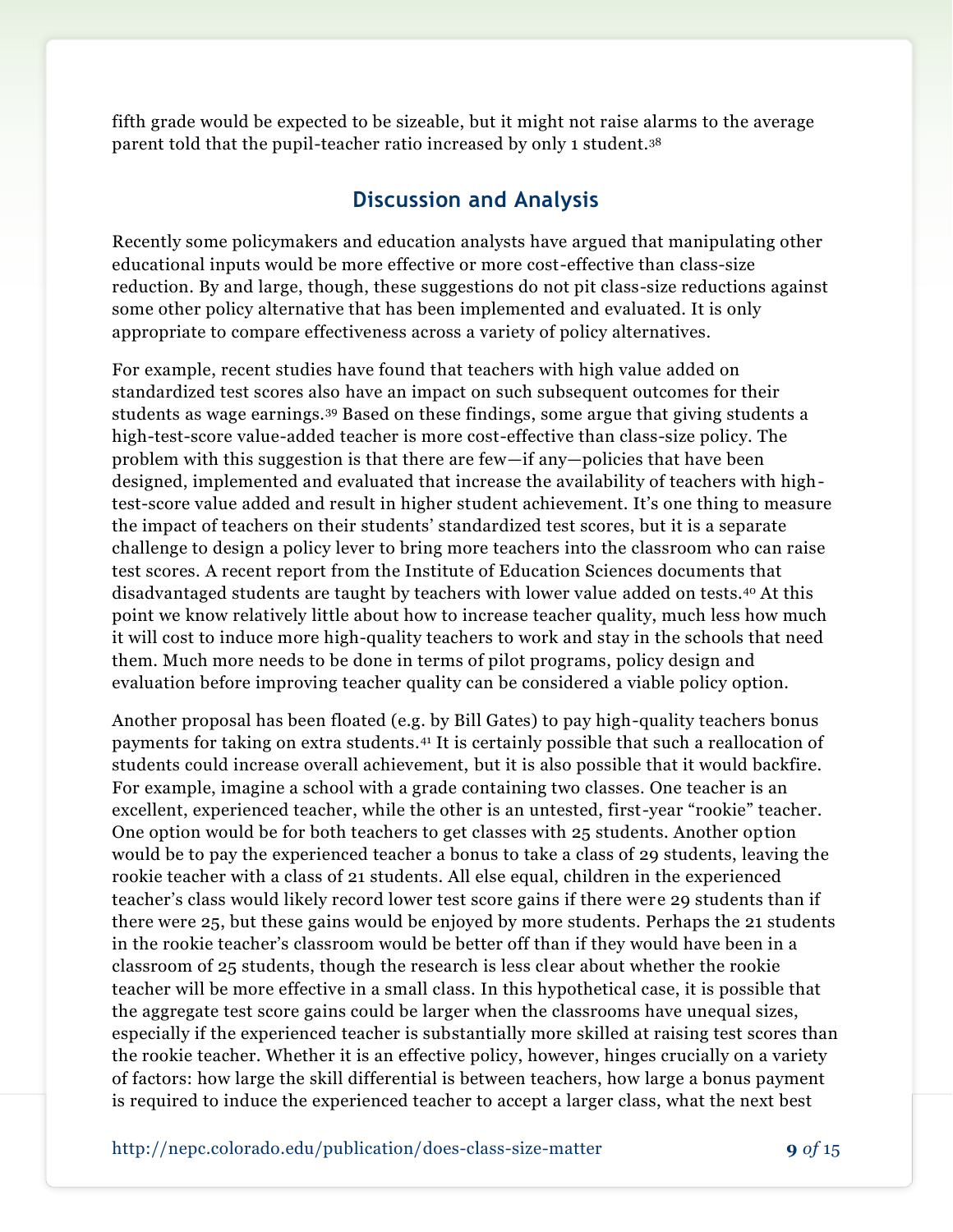use is for the funds used for the bonus payment, and whether the gains persist over time. While this is a potentially interesting area for policy development, much more pilot testing needs to be done before it could be considered a credibly policy alternative to class -size reduction.

## **Recommendations**

The academic literature strongly supports the common-sense notion that class size is an important determinant of student outcomes. Class-size reduction has been shown to improve a variety of measures, ranging from contemporaneous test scores to later-life outcomes such as college completion.

Based on the research literature, I offer the following policy recommendations:

- Class size is an important determinant of student outcomes and one that can be directly influenced by policy. All else being equal, increasing class sizes will harm student outcomes.
- The evidence suggests that increasing class size will harm not only children's test scores in the short run but also their long-term human capital formation. Money saved today by increasing class sizes will be offset by more substantial social and educational costs in the future.
- The payoff from class-size reduction is larger for low-income and minority children, while any increases in class size will likely be most harmful to these populations.
- Policymakers should carefully weigh the efficacy of class-size-reduction policy against other potential uses of funds. While lower class size has a demonstrable cost, it may prove the more cost-effective policy overall.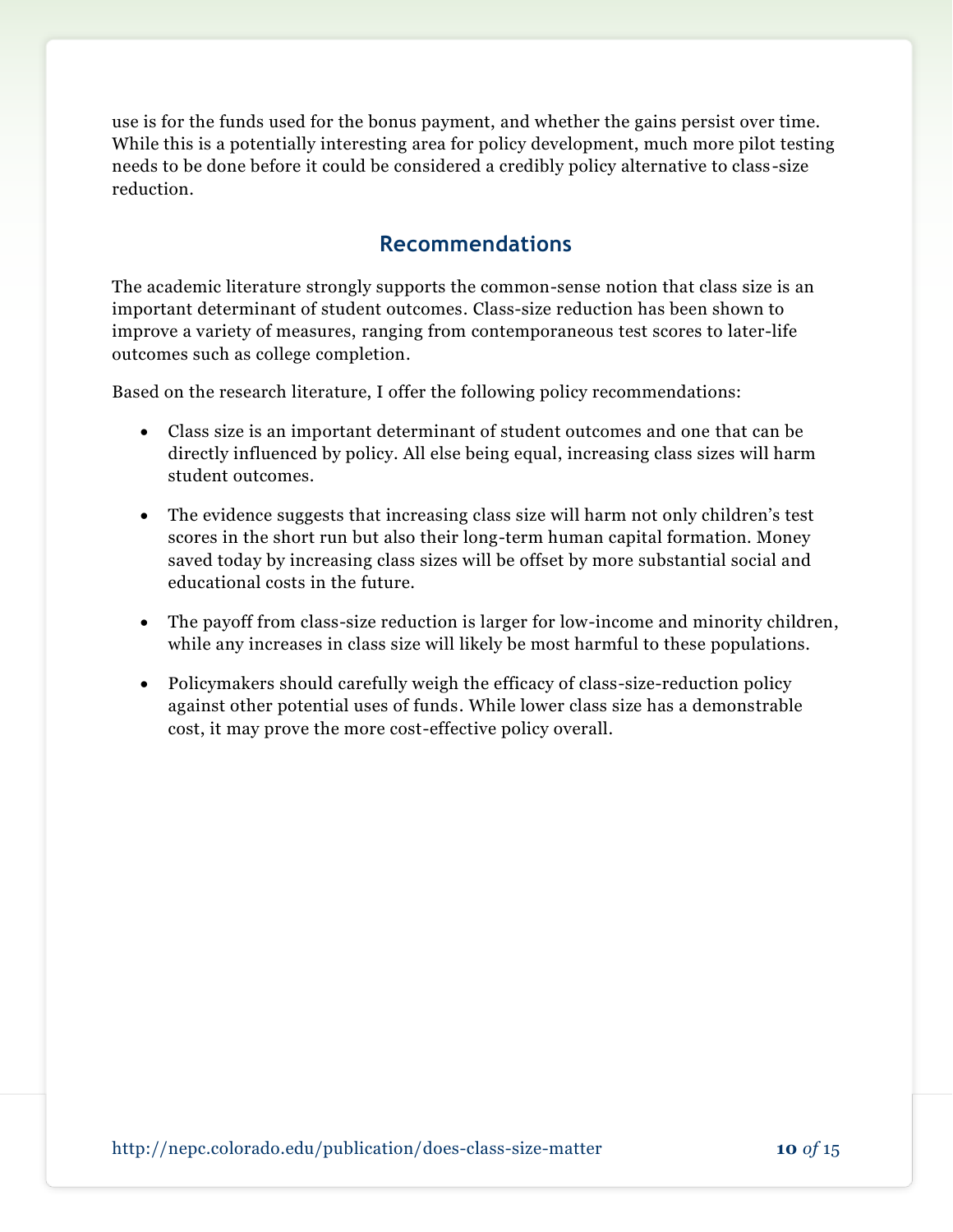### **Notes and References**

1 Chetty, R., Friedman, J.N., Hilger, N., Saez, E., Schanzenbach, D.W., & Yagan D. (2011). How does your kindergarten classroom affect your earnings? Evidence from Project STAR. *Quarterly Journal of Economics, 126*(4), 1593-1660;

Chetty, R., Friedman, J.N., & Rockoff J. (2013). *Measuring the impacts of teachers II: Teacher value-added and student outcomes in adulthood* (Working Paper No. 19424). Cambridge, MA: National Bureau of Economic Research.

2 Word, E., Johnston, J., Bain, H.P., *et al.* (1990). *Student/Teacher Achievement Ratio (STAR): Tennessee's K-3 class size study.* Final summary report 1985-1990. Nashville: Tennessee State Department of Education;

Krueger, A.B. (1999). Experimental estimates of education production functions. *Quarterly Journal of Economics, 115*(2), 497-532;

Krueger, A.B., & Whitmore, D. (2001). The effect of attending a small class in the early grades on college testtaking and middle school test results: Evidence from Project STAR. *Economic Journal, 111*, 1-28;

Krueger, A.B., & Whitmore, D. (2002). Would smaller classes help close the black-white achievement gap? In J. Chubb & T. Loveless (Eds.), *Bridging the Achievement Gap* (11-46). Washington, DC: Brookings Institution Press;

Chetty, R., Friedman, J.N., Hilger, N., Saez, E., Schanzenbach, D.W., & Yagan D. (2011). How does your kindergarten classroom affect your earnings? Evidence from Project STAR. *Quarterly Journal of Economics, 126*(4), 1593-1660;

Dynarski, S., Hyman, J., & Schanzenbach, D.W. (2013). Experimental evidence on the effect of childhood investments on postsecondary attainment and degree completion. *Journal of Policy Analysis and Management*, *32*(4), 692-717;

Finn, J., Gerber, S., & Boyd-Zaharias, J. (2005). Small classes in the early grades, academic achievement, and graduating from high school. *Journal of Educational Psychology, 97*(2), 214-223;

Molnar, A., Smith, P., Zahorik, J., Palmer, A., Halbach, A., & Ehrle, K. (1999). Evaluating the SAGE program: A pilot program in targeted pupil-teacher reduction in Wisconsin. *Educational Evaluation and Policy Analysis, 21*(2), 165-77;

Angrist, J.D., & Lavy, V. (1999). Using Maimonides' rule to estimate the effect of class size on scholastic achievement. *Quarterly Journal of Economics, 114*(2), 533-575;

Fredriksson, P., Öckert, B., & Oosterbeek, H. (2013). Long-term effects of class size. *The Quarterly Journal of Economics*, *128*(1), 249-285;

Urquiola, M. (2006). Identifying class size effects in developing countries: Evidence from rural Bolivia. *Review of Economics and Statistics*, *88*(1), 171-177;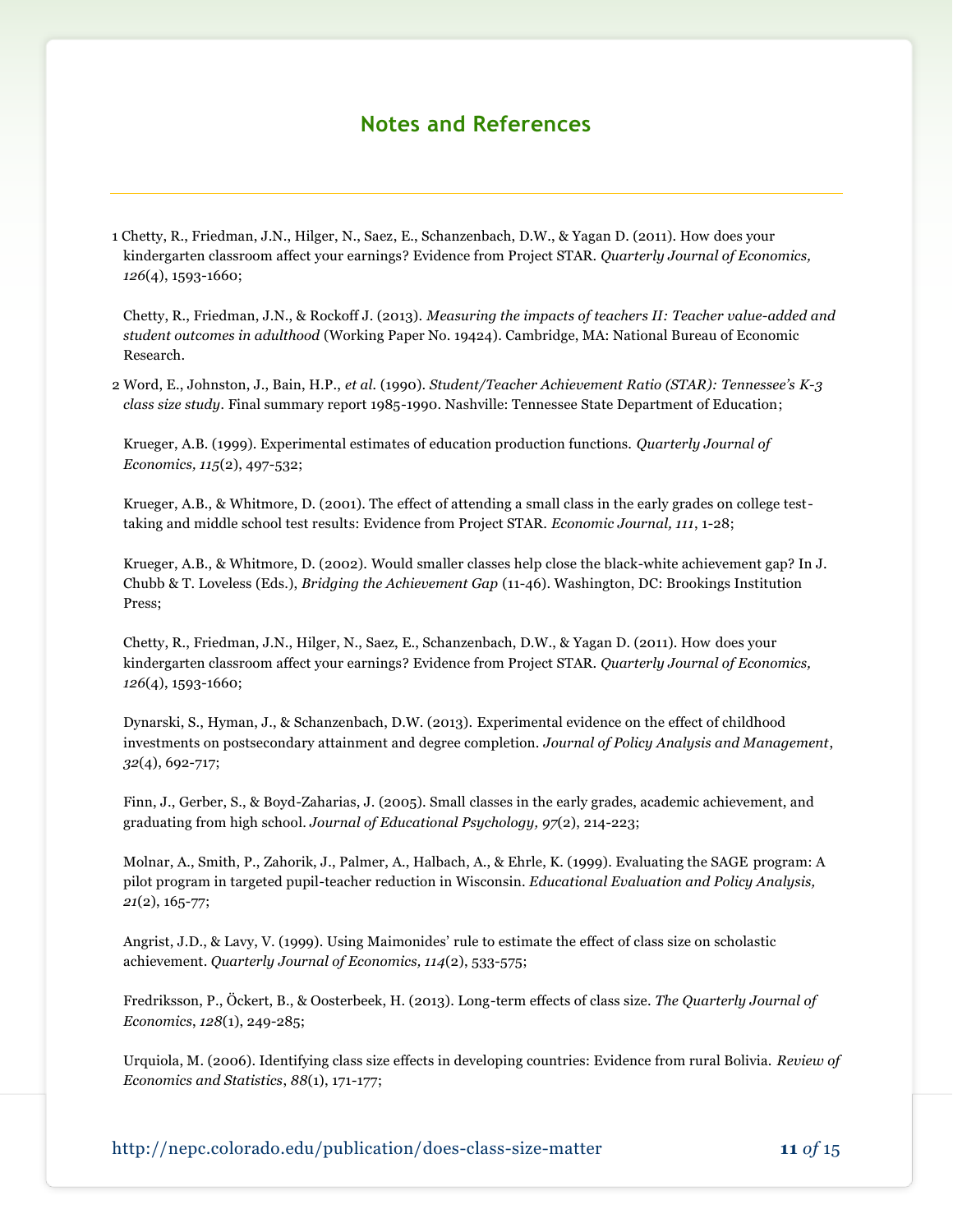Browning, M., & Heinesen, E. (2007). Class Size, teacher hours and educational attainment. *The Scandinavian Journal of Economics*, *109*(2), 415-438.

- 2 Fredriksson, P., Öckert, B., & Oosterbeek, H. (2013). Long-term effects of class size. *The Quarterly Journal of Economics*, *128*(1), 249-285.
- 3 Angrist, J. D., & Pischke, J. S. (2010). The credibility revolution in empirical economics: How better research design is taking the con out of econometrics. *The Journal of Economic Perspectives*, *24*(2), 3-30.
- 4 Hanushek, E.A. (1986, September). The economics of schooling: Production and efficiency in public schools. *Journal of Economic Literature, 24*, 1141-77;

Hanushek, E.A. (1997). Assessing the effects of school resources on student performance: An Update. *Educational Evaluation and Policy Analysis, 19*(2), 141-64.

5 See the following for more detailed descriptions of this problem:

Krueger, A.B. (2003). Economic considerations and class size. *Economic Journal, 113*(485), F34-F63;

Angrist, J. D., & Pischke, J. S. (2010). The credibility revolution in empirical economics: How better research design is taking the con out of econometrics. *The Journal of Economic Perspectives*, *24*(2), 3-30.

- 6 Krueger, A.B. (2003). Economic considerations and class size. *Economic Journal, 113*(485), F34-F63.
- 7 Gladwell, M. (2013). *David and Goliath: Underdogs, Misfits, and the Art of Battling Giants*. New York: Little, Brown & Company.
- 8 Mosteller, Frederick (1995). The Tennessee study of class size in the early school grades. *The Future of Children*, 5(2), 113-127.
- 9 Chetty, R., Friedman, J.N., Hilger, N., Saez, E., Schanzenbach, D.W., & Yagan D. (2011). How does your kindergarten classroom affect your earnings? Evidence from Project STAR. *Quarterly Journal of Economics, 126*(4), 1593-1660*.*

10 Word, E., Johnston, J., Bain, H.P., *et al.* (1990). *Student/Teacher Achievement Ratio (STAR): Tennessee's K-3 Class Size Study.* Final summary report 1985-1990. Nashville: Tennessee State Department of Education;

Krueger, A.B. (1999). Experimental estimates of education production functions. *Quarterly Journal of Economics, 115*(2), 497-532;

Krueger, A.B., & Whitmore, D. (2001). The effect of attending a small class in the early grades on college testtaking and middle school test results: Evidence from Project STAR. *Economic Journal, 111*, 1-28.

- 11 Krueger, A.B., & Whitmore, D. (2002). Would smaller classes help close the black-white achievement gap? In J. Chubb & T. Loveless (Eds.), *Bridging the Achievement Gap* (11-46). Washington, DC: Brookings Institution Press.
- 12 Bain, H., Lintz, N., & Word, E. (1989). *A study of fifty effective teachers whose class average gain scores ranked in the top 15% of each of four school types in Project STAR*. ERIC Clearinghouse; paper presented at the American Educational Research Association 1989 meeting, San Francisco, CA.
- 13 Krueger, A.B. (1999). Experimental estimates of education production functions. *Quarterly Journal of Economics, 115*(2), 497-532;

Krueger, A.B., & Whitmore, D. (2001). The effect of attending a small class in the early grades on college testtaking and middle school test results: Evidence from Project STAR. *Economic Journal, 111*, 1-28;

http://nepc.colorado.edu/publication/does-class-size-matter **12** *of* 15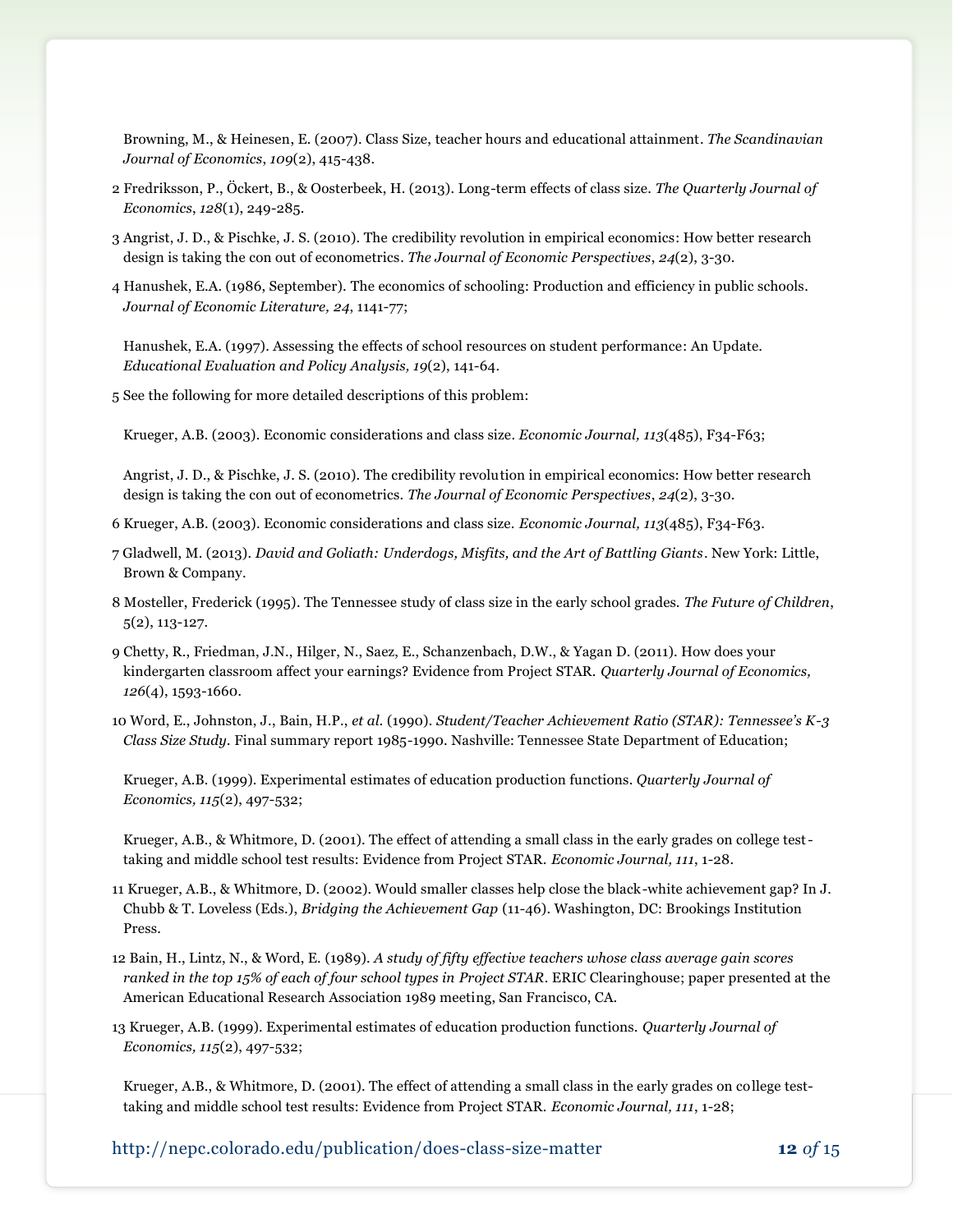Krueger, A.B., & Whitmore, D. (2002). Would smaller classes help close the black-white achievement gap? In J. Chubb & T. Loveless (Eds.), *Bridging the Achievement Gap* (11-46). Washington, DC: Brookings Institution Press;

Chetty, R., Friedman, J.N., Hilger, N., Saez, E., Schanzenbach, D.W., & Yagan D. (2011). How does your kindergarten classroom affect your earnings? Evidence from Project STAR. *Quarterly Journal of Economics, 126*(4), 1593-1660;

Dynarski, S., Hyman, J., & Schanzenbach, D.W. (2013). Experimental evidence on the effect of childhood investments on postsecondary attainment and degree completion. *Journal of Policy Analysis and Management*, *32*(4), 692-717;

Finn, J., Gerber, S., & Boyd-Zaharias, J. (2005). Small classes in the early grades, academic achievement, and graduating from high school. *Journal of Educational Psychology, 97*(2), 214-223.

- 14 Molnar, A., Smith, P., Zahorik, J., Palmer, A., Halbach, A., & Ehrle, K. (1999). Evaluating the SAGE program: A pilot program in targeted pupil-teacher reduction in Wisconsin. *Educational Evaluation and Policy Analysis, 21*(2), 165-77.
- 15 Molnar, A., Smith, P., Zahorik, J., Palmer, A., Halbach, A., & Ehrle, K. (1999). Evaluating the SAGE program: A pilot program in targeted pupil-teacher reduction in Wisconsin. *Educational Evaluation and Policy Analysis, 21*(2), 165-77.
- 16 Angrist, J.D., & Lavy, V. (1999). Using Maimonides' rule to estimate the effect of class size on scholastic achievement. *Quarterly Journal of Economics, 114*(2), 533-575.
- 17 Fredriksson, P., Öckert, B., & Oosterbeek, H. (2013). Long-term effects of class size. *The Quarterly Journal of Economics*, *128*(1), 249-285;

Urquiola, M. (2006). Identifying class size effects in developing countries: Evidence from rural Bolivia. *Review of Economics and Statistics*, *88*(1), 171-177;

Browning, M., & Heinesen, E. (2007). Class Size, teacher hours and educational attainment. *The Scandinavian Journal of Economics*, *109*(2), 415-438.

- 18 Fredriksson, P., Öckert, B., & Oosterbeek, H. (2013). Long-term effects of class size. *The Quarterly Journal of Economics*, *128*(1), 249-285.
- 19 Urquiola, M. (2006). Identifying class size effects in developing countries: Evidence from rural Bolivia. *Review of Economics and Statistics*, *88*(1), 171-177.
- 20 Browning, M., & Heinesen, E. (2007). Class Size, teacher hours and educational attainment. *The Scandinavian Journal of Economics*, *109*(2), 415-438.
- 21 Hoxby, C. M. (2000). The effects of class size on student achievement: New evidence from population variation. *The Quarterly Journal of Economics*, *115*(4), 1239-1285.
- 22 "Desirable difficulties," according to Gladwell, are ones that force an individual to adapt to a disadvantage, and in that adaptation enable them to be better prepared to overcome future challenges.
- 23 Unlu, F. (2005). *California class size reduction reform: New findings from the NAEP*. Princeton, NJ: Department of Economics, Princeton University;

Jepsen, C., & Rivkin, S. (2009). Class size reduction and student achievement: The potential tradeoff between teacher quality and class size. *Journal of Human Resources*, *44*(1), 223-250.

http://nepc.colorado.edu/publication/does-class-size-matter **13** *of* 15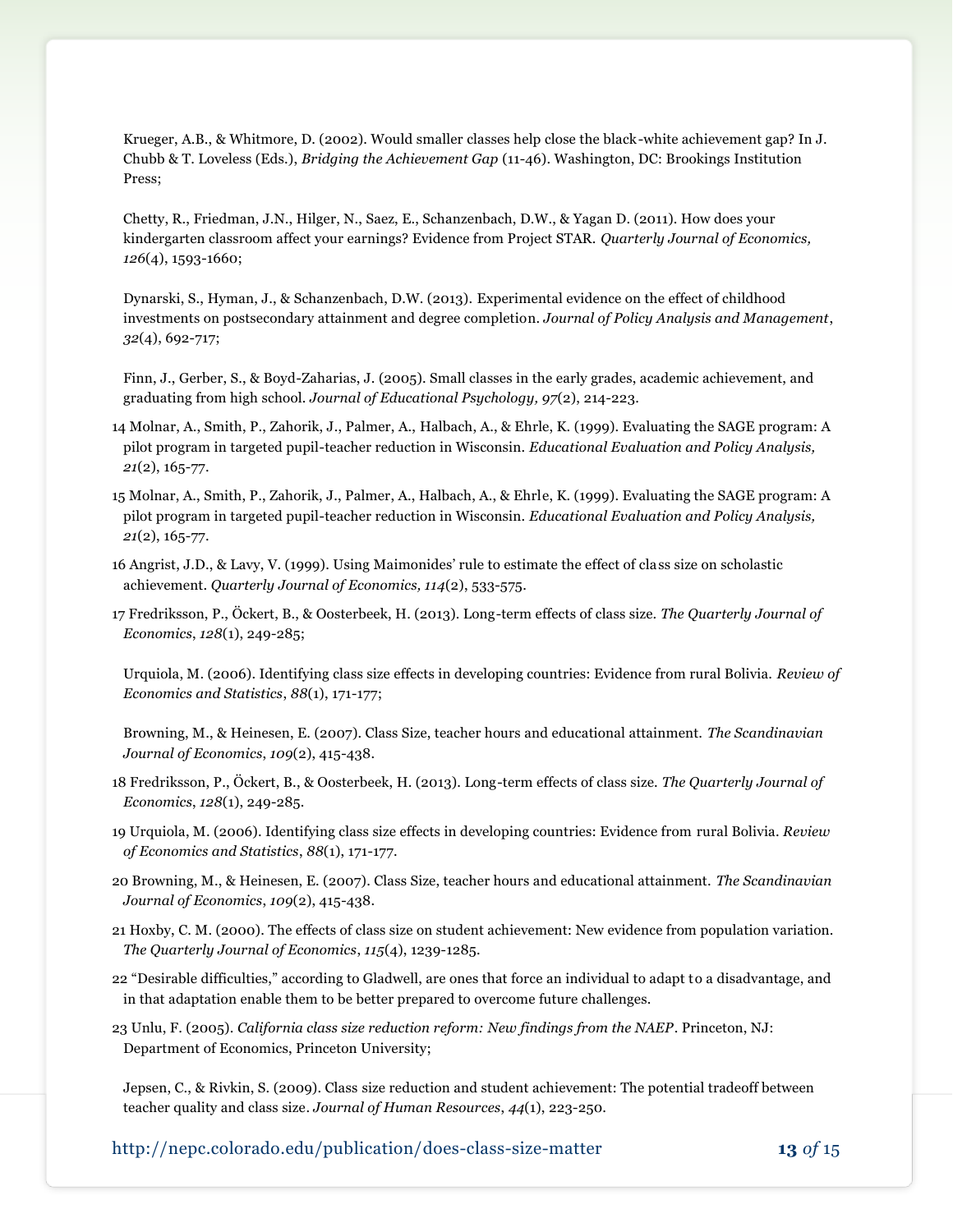- 24 Evertson, C., & Randolph, C. (1989). Teaching practices and class size: A new look at an old issue. *Peabody Journal of Education, 67*(1), 85-105
- 25 Blatchford, P., Goldstein, H., Martin, C., & Browne, W. (2002). A study of class size effects in English school reception year classes. *British Educational Research Journal*, *28*(2), 169-185.
- 26 Graue, E., Hatch, K., Rao, K., & Oen, D. (2007). The wisdom of class size reduction. *American Educational Research Journal*, 44(3), 670-700.
- 27 Finn, J.D. (1997). Class Size: What does research tell Us? *Spotlight on Student Success* #207;

Finn, J., Pannozzo, G., & Achilles, C. (2003). The 'why's' of class size: Student behavior in small classes. *Review of Educational Research, 73*(3), 321-368.

28 Schanzenbach, D.W. (2007). What have researchers learned from Project STAR? *Brookings Papers on Education Policy.* Washington, DC: Brookings Institution;

Lazear, E.P. (2001). Educational Production. *Quarterly Journal of Economics, 116*(3), 777-803.

- 29 Glass, G.V., & Smith, M.L. (1979). Meta-analysis of research on class size and achievement. *Educational Evaluation and Policy Analysis, 1*(1), 2-16.
- 30 Angrist, J.D., & Pischke, J.S. (2009*). Mostly Harmless Econometrics: An Empiricist's Companion.* Princeton, NJ: Princeton University Press. See page 267.
- 31 Boozer, M., & Rouse, C. (2001). Intraschool variation in class size: Patterns and implications. *Journal of Urban Economics, 50*(1), 163-189;
	- Dee, T., & West, M. (2011). The non-cognitive returns to class size. *Educational Evaluation and Policy Analysis, 33*(1), 23-46.
- 32 Executive Office of the President (2012, August). *Investing in our future: Returning teachers to the classroom*. Washington, DC: Author. Retrieved January 10, 2014, from [http://www.whitehouse.gov/sites/default/files/Investing\\_in\\_Our\\_Future\\_Report.pdf.](http://www.whitehouse.gov/sites/default/files/Investing_in_Our_Future_Report.pdf)
- 33 Boozer, M., & Rouse, C. (2001). Intraschool variation in class size: patterns and implications. *Journal of Urban Economics, 50*(1), 163-189.
- 34 National Center for Education Statistics (2013). Schools and staffing survey: 2011-12 (Table 7). Washington, DC: U.S. Department of Education;

National Center for Education Statistics (2009). Characteristics of public, private, and Bureau of Indian Education elementary and secondary school teachers in the United States: Results from the 2007-08 schools and staffing survey (Table 8). Washington, DC: U.S. Department of Education.

- 35 Yamamura, K. (2013, January). California retreats on class-size reduction. *The Sacramento Bee*, 1A.
- 36 Whitehurst, G.J., & Chingos, M.M. (2011). *Class Size: What research says and what it means for state policy*. Washington, DC: Brown Center on Education Policy at the Brookings Institution.
- 37 Indeed, this is why provisions such as the maximum class-size rule in Israel are so effective: when a school sees an enrollment increase from 40 to 41, it has to hire an entire additional teacher and cannot instead hire a fraction of one. As a result, average class size declines sharply when a second teacher is hired (from 40 to 41/2=20.5).
- 38 Sims, D. (2008). A strategic response to class size reduction: Combination classes and student achievement in California. *Journal of Policy Analysis and Management, 27*(3), 457-478.